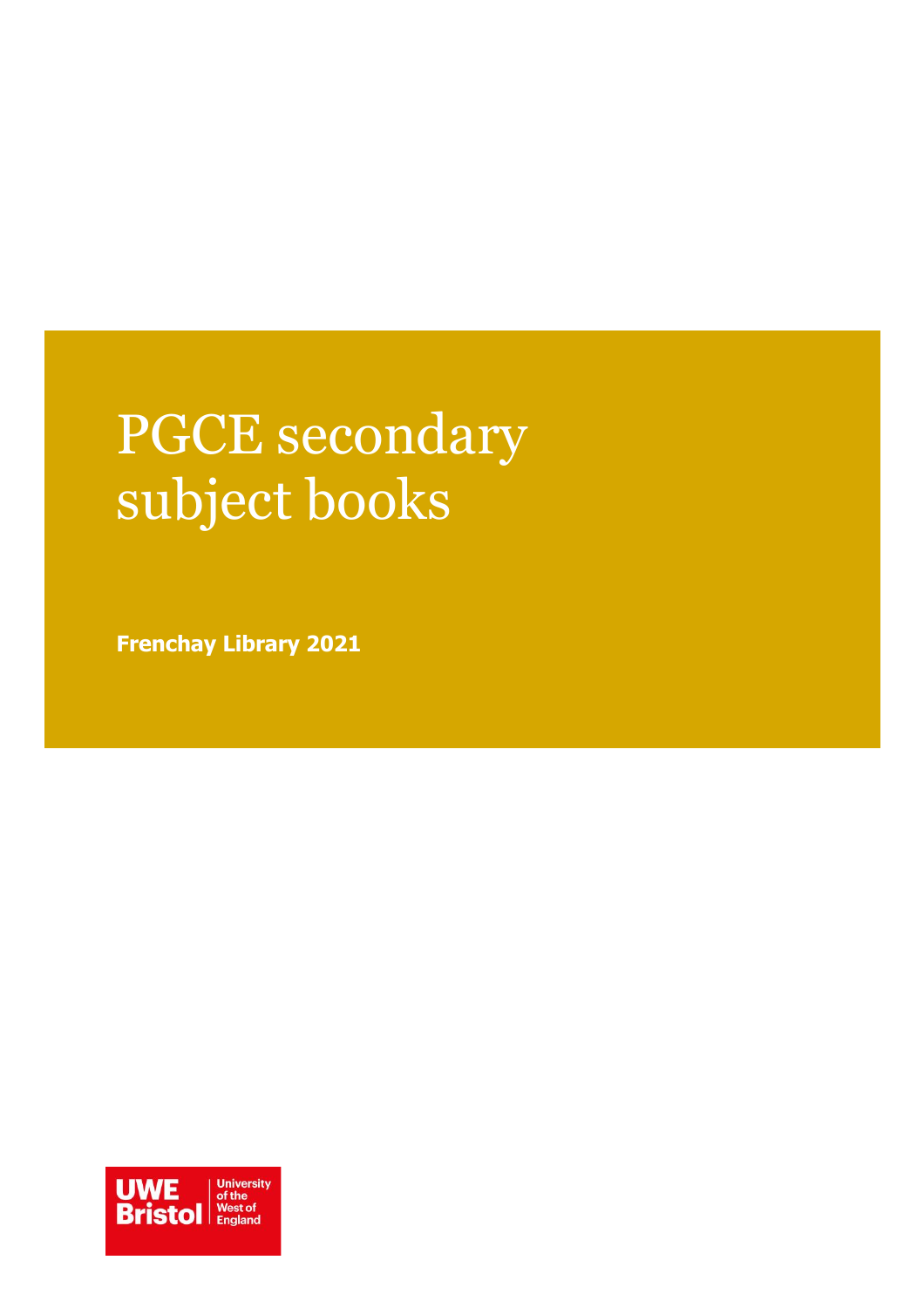# **Contents**

| Art and design                  | page 3 |
|---------------------------------|--------|
| <b>Business</b>                 | page 3 |
| Design and technology           | page 4 |
| English language and literature | page 4 |
| Geography                       | page 5 |
| History                         | page 5 |
| <b>Mathematics</b>              | page 6 |
| Modern foreign languages        | page 6 |
| Science                         | page 7 |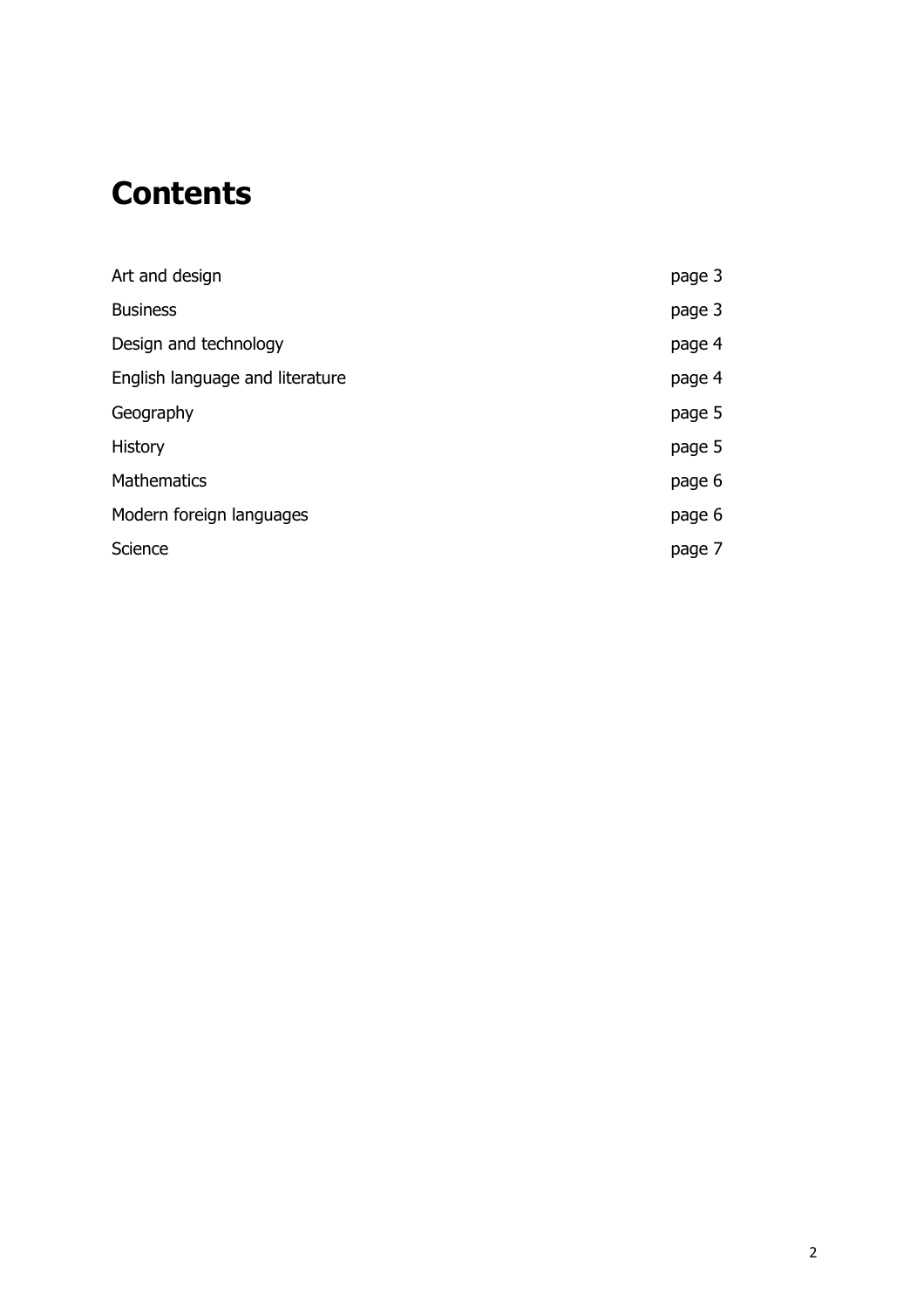# **Art and design**

#### **Shelf numbers: 701 to 790 (level 5)**

| 701 | Philosophy of Art |  |
|-----|-------------------|--|
|     |                   |  |

| 707 | Art Education |  |
|-----|---------------|--|
|     |               |  |

- 708 Galleries and museums
- 709 Art history
- 710 Landscape art
- 730 Sculpture
- 738 Ceramic arts
- 740 Drawing
- 745 Decorative arts
- 746 Textile arts
- 748 Glass
- 750 Painting
- 760 Graphic arts
- 770 Photography
- 780 Music
- 790 Recreational and performing arts

Not forgetting: UWE Bristol's Bower Ashton library, based in the south of Bristol, is a specialist Art and design library and contains many more books for this subject.

# **Business**

#### **Shelf numbers: 650 to 659 (level 4)**

650 Business (general) 657 Accounting 657 Management (general) 658.05 IT and management 658.15 Financial management 658.18 International business 658.3 Human resources management 658.401 Strategic management 658.403 Problem solving 658.4038011 Information systems 658.404 Project management 658.406 Managing change 658.45 Business communications 658.5 Operations management 658.8 Marketing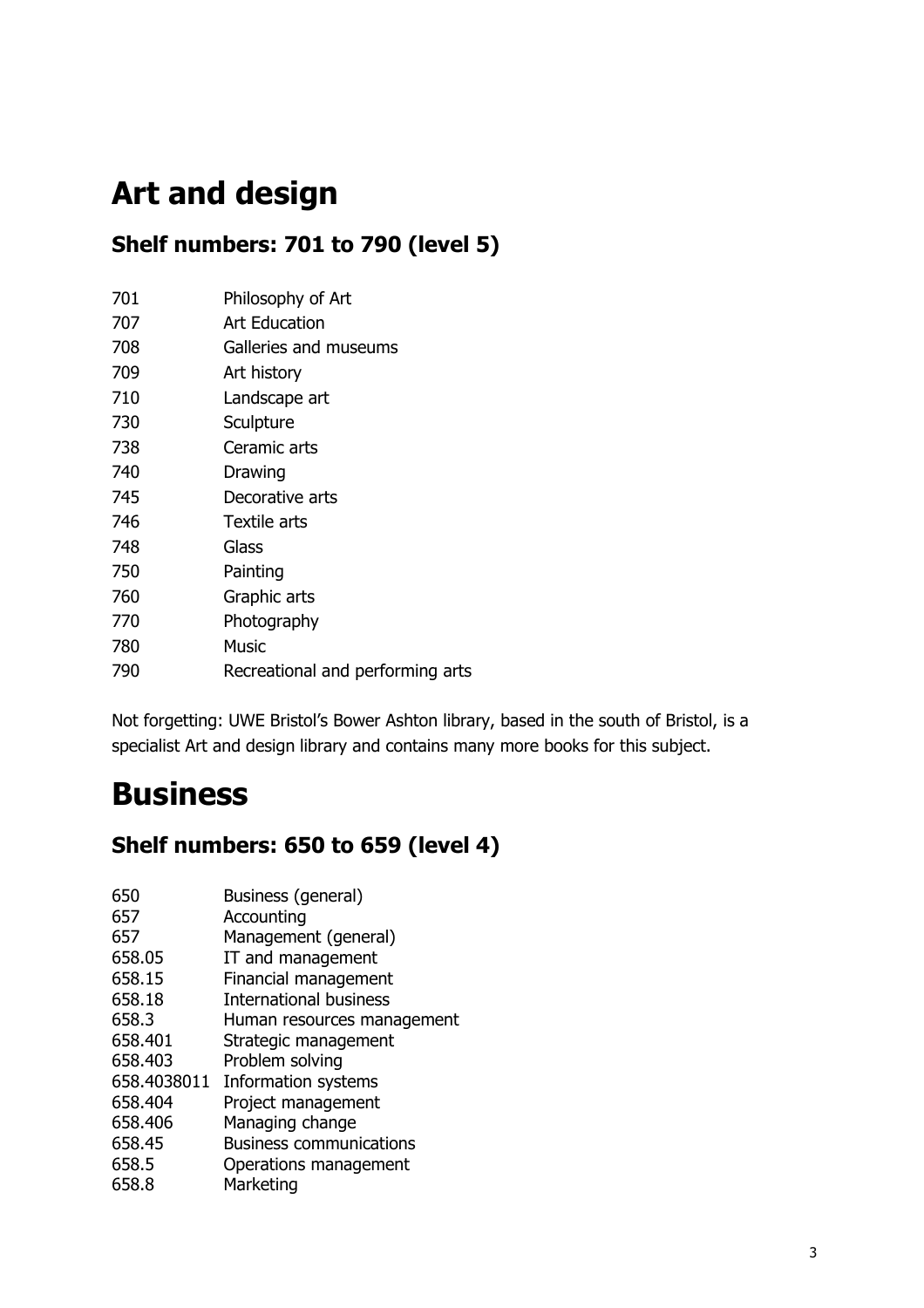Advertising

## **Design and technology**

**Shelf numbers: 601 to 680 and 729 to 760 (levels 4 and 5)**

| 601 | Philosophy and theory |
|-----|-----------------------|
|-----|-----------------------|

- Education and research
- Inventions and patents
- Chemical engineering Food technology
- Ceramic technologies
- Metallurgy
- Manufacturing
- Textiles
- Elastomers and elastomeric products
- Manufacture for specific uses
- Design and decoration
- Drawing
- Design Graphic arts

## **English language and literature**

**Shelf numbers: 400 to 428 (level 4) and 800 to 823 (level 5)**

| 400     | Language (general)       |
|---------|--------------------------|
| 401     | Philosophy of language   |
| 401.9   | Language development     |
| 407     | Language learning        |
| 410     | Linguistics              |
| 418.007 | Second language teaching |
| 420.7   | <b>Teaching English</b>  |
| 423     | English dictionaries     |
| 425     | English grammar          |
| 428     | Spoken English           |
| 428.2   | Written English          |
| 800     | Literature (general)     |
| 801     | Literary theory          |
| 808     | Writing guides           |
| 809     | Literary criticism       |
| 810     | American literature      |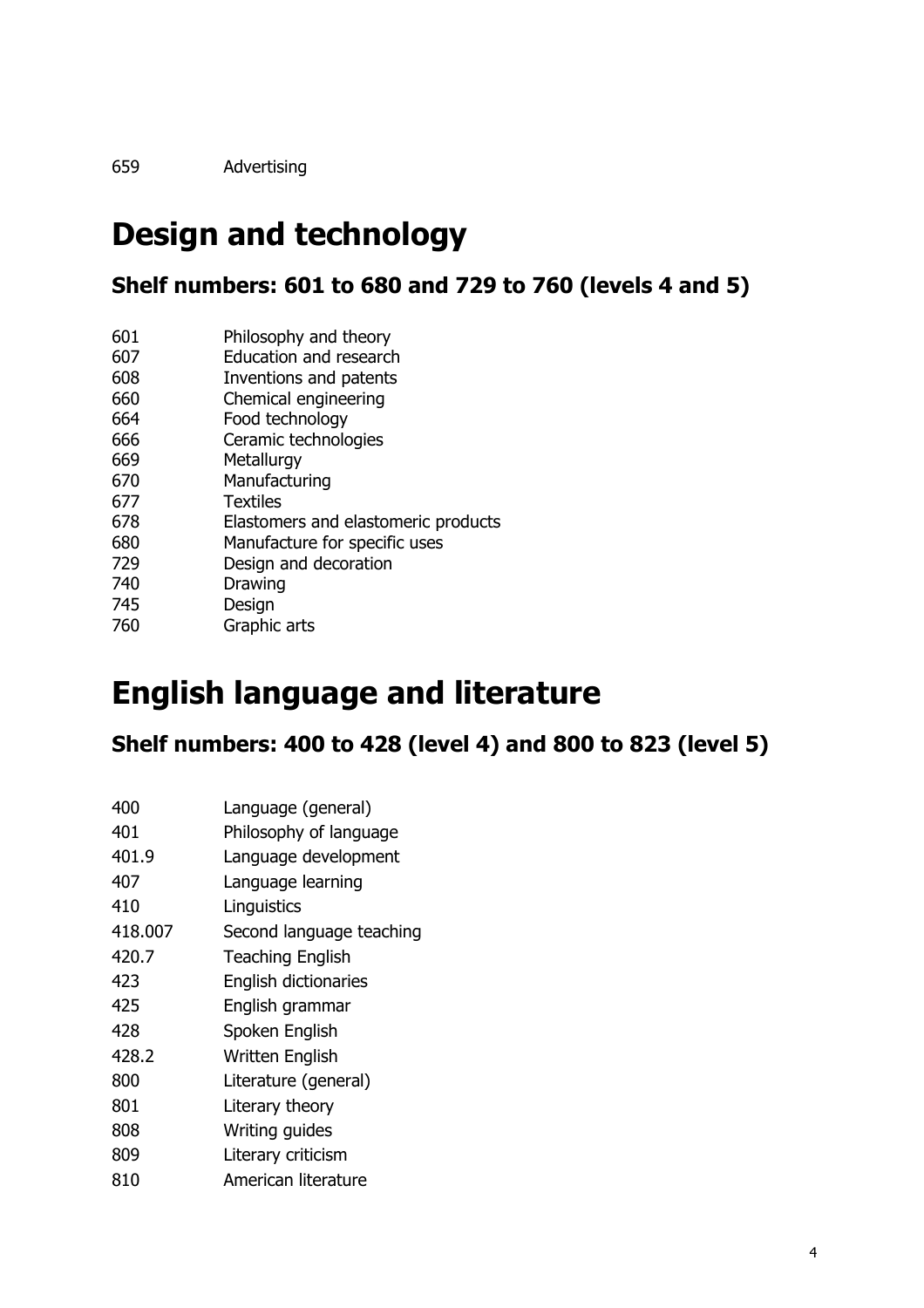| 821 | English poetry     |
|-----|--------------------|
| 823 | English literature |

# **Geography**

#### **Shelf numbers: 910 to 914.3 (level 5)**

| Geography                        |
|----------------------------------|
| Physical geography               |
| Geographical information systems |
| Geography in Education           |
| Historical geography             |
| Geography: UK                    |
| Geography: rest of world         |
|                                  |

# **History**

### **Shelf numbers: 909 to 994 (level 5)**

| 909    | World                  |
|--------|------------------------|
| 930    | Ancient                |
| 940    | Europe                 |
| 940.4  | World War One          |
| 940.53 | World War Two          |
| 941    | <b>Britain</b>         |
| 941.5  | Ireland                |
| 942    | England                |
| 943    | Germany                |
| 944    | France                 |
| 945    | Italy                  |
| 946    | Spain                  |
| 947    | Russia                 |
| 947.5  | Eastern Europe         |
| 950    | Asian and Far European |
| 956    | <b>Middle East</b>     |
| 960    | Africa                 |
| 965    | Algeria                |
| 970    | North America          |
| 980    | South America          |
|        |                        |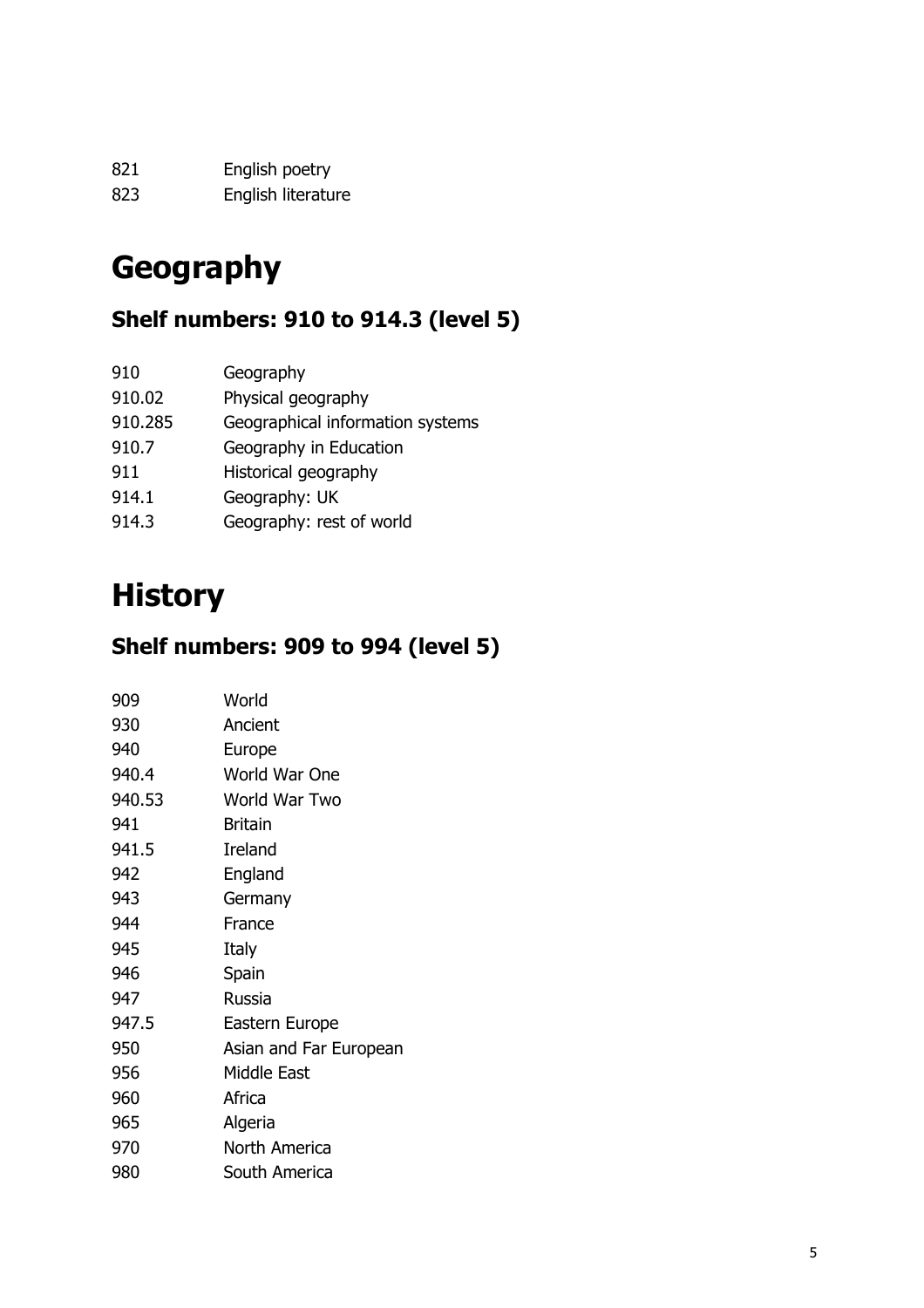Australia

# **Mathematics**

#### **Shelf numbers: 510 to 519.7 (level 4)**

| 510 | Mathematics (general) |  |
|-----|-----------------------|--|
|     |                       |  |

- 510.246 Engineering mathematics
- 510.7 Mathematics teaching
- 510.9 History of mathematics
- Discrete mathematics
- 511.3 Logic Algebra
- Calculus
- Geometry
- 519.2 Probability
- 519.5 Statistics
- 519.7 Mathematical programming

## **Modern foreign languages**

#### **Shelf numbers: 404 to 490 (level 4) and 791 to 890 (level 5)**

| 404.2 | Bilingualism |
|-------|--------------|
|       |              |

- 418.007 Second language teaching
- German language
- German grammar
- French language
- French grammar
- Spanish language
- Spanish grammar
- Latin
- Latin grammar
- Greek
- Greek grammar
- Other languages
- World cinema
- World literature